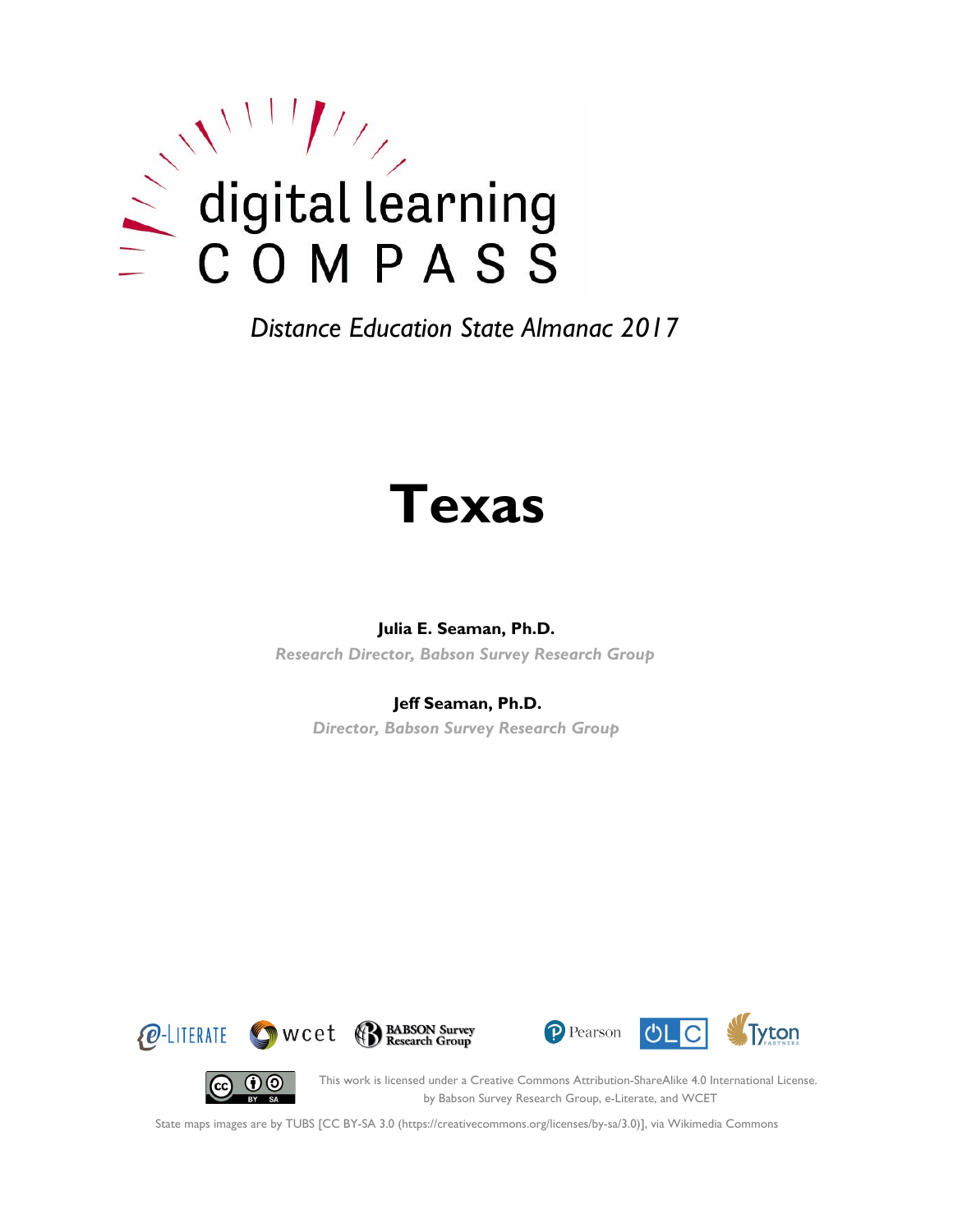| <b>Texas</b>           |              |                 |  |
|------------------------|--------------|-----------------|--|
|                        | <b>State</b> | $%$ of          |  |
|                        |              | <b>National</b> |  |
| Population             | 27,862,596   | 8.5%            |  |
| 18-55 Population       | 13,374,046   | 8.7%            |  |
| Number of Institutions | 284          | 5.9%            |  |
|                        |              |                 |  |

 Texas has 284 degree-granting higher education institutions, which represent 5.9% of all such institutions in the United States. These institutions enrolled a total of 1,575,105 students as of fall 2015 (1,384,812 of which are studying at the undergraduate level and 190,293 at the graduate level). The fall 2015 figure is an increase of 44,205 students (or 2.9%) from the number enrolled in the fall of 2012.

Among the total student body, 460,396 (399,283 undergraduates and 61,113 graduate students) were taking at least one course at a distance. This is 29.2% of the enrolled student body, which is lower than the national average rate of 29.7%. The number of students taking distance education courses in the state increased by 89,991 (or 24.3%) between fall 2012 and fall 2015. This is higher than the national level of growth of 11.0%.

 189,686 students in Texas are taking all of their courses at a distance, made up of 147,831 undergraduates and 41,855 graduates. This represents 12.0% of all students enrolled in the state, a rate that is lower than the national average of 14.3%. A total of 170,380 (or 89.8% of these exclusively online students) live in Texas, the remainder come from outside of the state. This rate is higher than the national in-state average of 55.1%.

 The number of students that take any of their courses on campus, including those who take all of their courses on campus and those who take a mix of on-campus and distance courses, is 1,385,419, or 88.0% of the total student enrollment in Texas. This number represents a decrease in proportion on campus from the four years prior (90.9% from 1,391,572 students in 2012). The -2.9% rate is a larger change than the national 1.7% decrease.

|                    |                              | <b>Total</b>        |                        | Undergraduate       |                        | <b>Graduate</b> |                        |
|--------------------|------------------------------|---------------------|------------------------|---------------------|------------------------|-----------------|------------------------|
|                    |                              | <b>All Students</b> | Any<br><b>Distance</b> | <b>All Students</b> | Any<br><b>Distance</b> | All Students    | Any<br><b>Distance</b> |
|                    | <b>Total</b>                 | 1,575,105           | 460,396                | 1,384,812           | 399,283                | 190,293         | 61,113                 |
|                    | Private for-profit           | 51,766              | 11,216                 | 49,156              | 9,878                  | 2,610           | 1,338                  |
| Control            | Private not-for-profit       | 141,575             | 24,963                 | 102,543             | 14,185                 | 39,032          | 10,778                 |
|                    | Public                       | 1,381,764           | 424,217                | 1,233,113           | 375,220                | 148,651         | 48,997                 |
| <b>Type</b>        | 2 to 4-year                  | 709,579             | 218,308                | 709,579             | 218,308                | 0               | 0                      |
|                    | 4-year or more               | 865,526             | 242,088                | 675,233             | 180,975                | 190,293         | 61,113                 |
|                    | Under 1,000                  | 43,692              | 8,413                  | 40.492              | 7,185                  | 3,200           | 1,228                  |
| <b>Instutional</b> | $1,000 - 4,999$              | 200,102             | 62,287                 | 157,706             | 50, 152                | 42,396          | 12,135                 |
| <b>Enrollment</b>  | $5,000 - 9,999$              | 261,743             | 90,803                 | 235,165             | 78,903                 | 26,578          | 11,900                 |
| <b>Size</b>        | 10,000 - 19,999              | 272,827             | 92,300                 | 241,157             | 76,591                 | 31,670          | 15,709                 |
|                    | 20,000 and above             | 796,741             | 206,593                | 710.292             | 186.452                | 86.449          | 20,141                 |
|                    | Associate's College          | 728,543             | 223,878                | 728,538             | 223,873                | 5               | 5                      |
|                    | <b>Baccalaureate College</b> | 23,597              | 4,922                  | 22,670              | 4,289                  | 927             | 633                    |
| Carnegie           | <b>Doctoral University</b>   | 568,063             | 152,198                | 443,174             | 115,190                | 124,889         | 37,008                 |
|                    | Master's College             | 170,403             | 60,763                 | 133,055             | 42,539                 | 37,348          | 18,224                 |
|                    | Specialized                  | 59,593              | 13,996                 | 33,415              | 8,892                  | 26,178          | 5,104                  |
|                    | Unassigned                   | 24,906              | 4,639                  | 23,960              | 4,500                  | 946             | 139                    |

## **Overall and Distance Enrollment - 2015**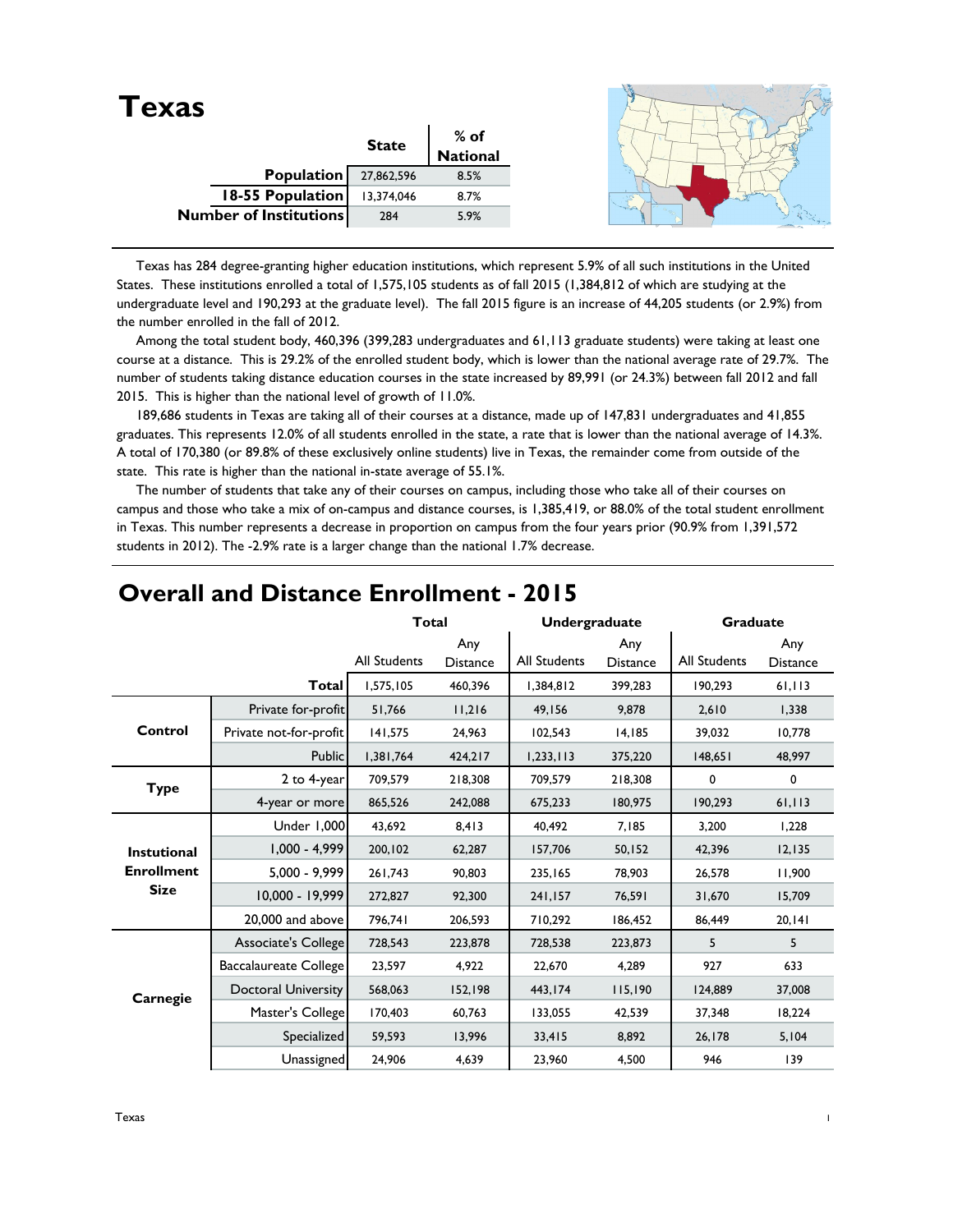

#### **Distribution of State Institutions**





# **On-Campus Students**



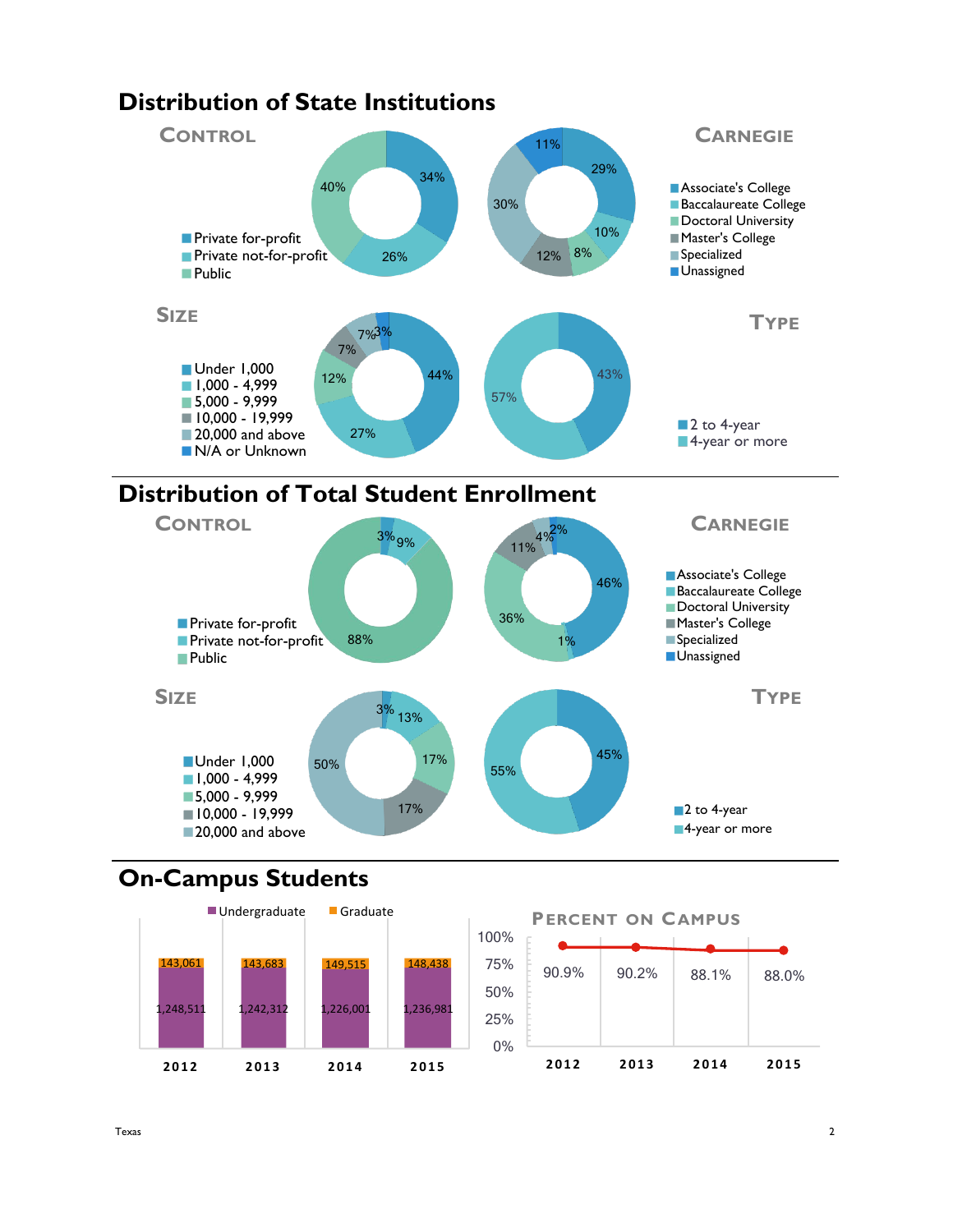# **Distribution of Distance Student Enrollment**



# **Enrollment Trends**



## **Exclusively Distance Student Locations**